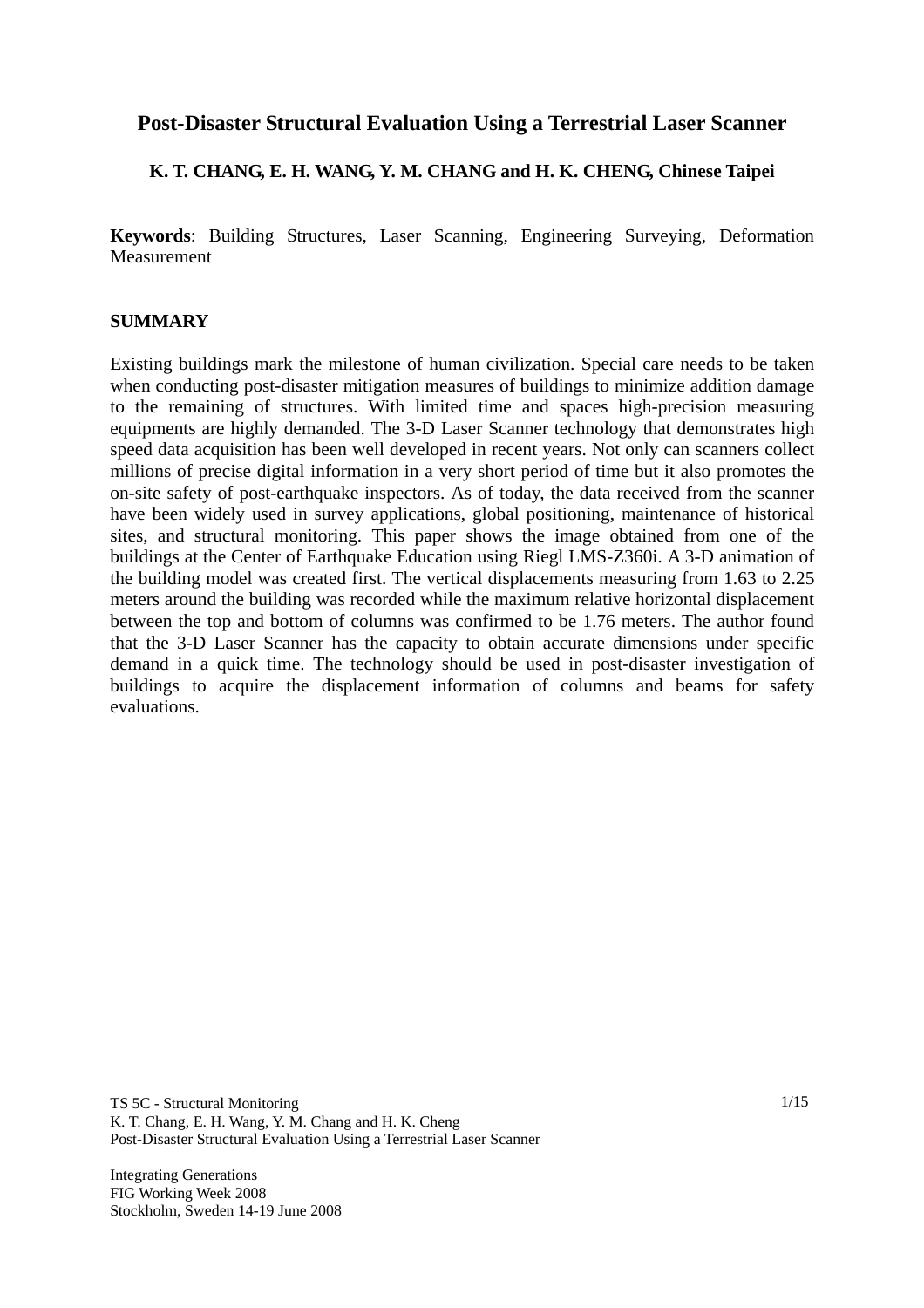# **Post-Disaster Structural Evaluation Using a Terrestrial Laser Scanner**

# **K. T. CHANG, E. H. WANG, Y. M. CHANG and H. K. CHENG, Chinese Taipei**

## **1. INTRODUCTION**

The Laser scanning technology has been well developed in recent years. The scan speed exceeds tens of thousand points per second. High performance scanners are used widely not only to reserve fault information, structural damage during earthquakes, but in educational purposes also. The detail information of a fault as well as the remaining portion of the structures after seismic events recorded by the 3-D laser scanners can be used in a digital format. The digitized image can be further manipulated using coloring schemes to magnify the fault movements. Not to mention the animation of the digital images makes the earthquake activities more vivid and suitable for educators in demonstrating the seismic mitigation and training. The environmental technologists find this technique extremely valuable in overlapping images through long term monitoring.

Geologists investigated the earthquake damages and visited the ground rupture after the 1999 Chi-Chi Earthquake in Tai-Chung County. The location where the fault ruptured has been preserved and re-built as "921 Earthquake Museum of Taiwan". The museum keeps the ground rupture and damaged structures in place to promote education in earthquake prevention. It has become a commonwealth of a living teaching material in earthquake awareness [Wang and Chang, 2007].

Buildings are evident of human civilization. The documentation of damaging structures after earthquakes advances a fundamental understanding of earthquake characteristics. It is important not to cause any damages at those structures when conducting field investigation and taking measurements. Some of the devastating structures are vulnerable under current condition. It is therefore advisable to invest more manpower, higher precision instrumentation and sophisticate technology to attain certain accuracy when taking measurements. For those structures deemed unstable, it is impossible to take measurements unless remote sensing technology is applied. The traditional surveying techniques fall short of such demand.

## **2. 3-D LASER SCANNERS**

## **2.1 Theoretical Background of 3-D Laser Technology**

A Scanning Laser Ranger is commonly named Laser Scanners. It is also called Light Detection and Ranging System, LiDAR in other applications. 3-D Laser Scanners are equipped with a total station that is equivalent to a laser surveyor except its electronic and opto-electrical components are somewhat different from a laser surveyor making the 3-D laser scanner a high speed scanning machine. There are two types of scanners categorized by ground-based and airborne LiDAR. The effective distances are classified into four ranges: short distance (< 1 meter), mid-distance (between 1 to 30 meters), and long distance (from 30 meter to 1 kilometer), and aviation range (> 1 kilometer). [Chang, et al., 2005a]

A 3-D laser scanner is a high speed, accurate laser surveying machine with a set of guiding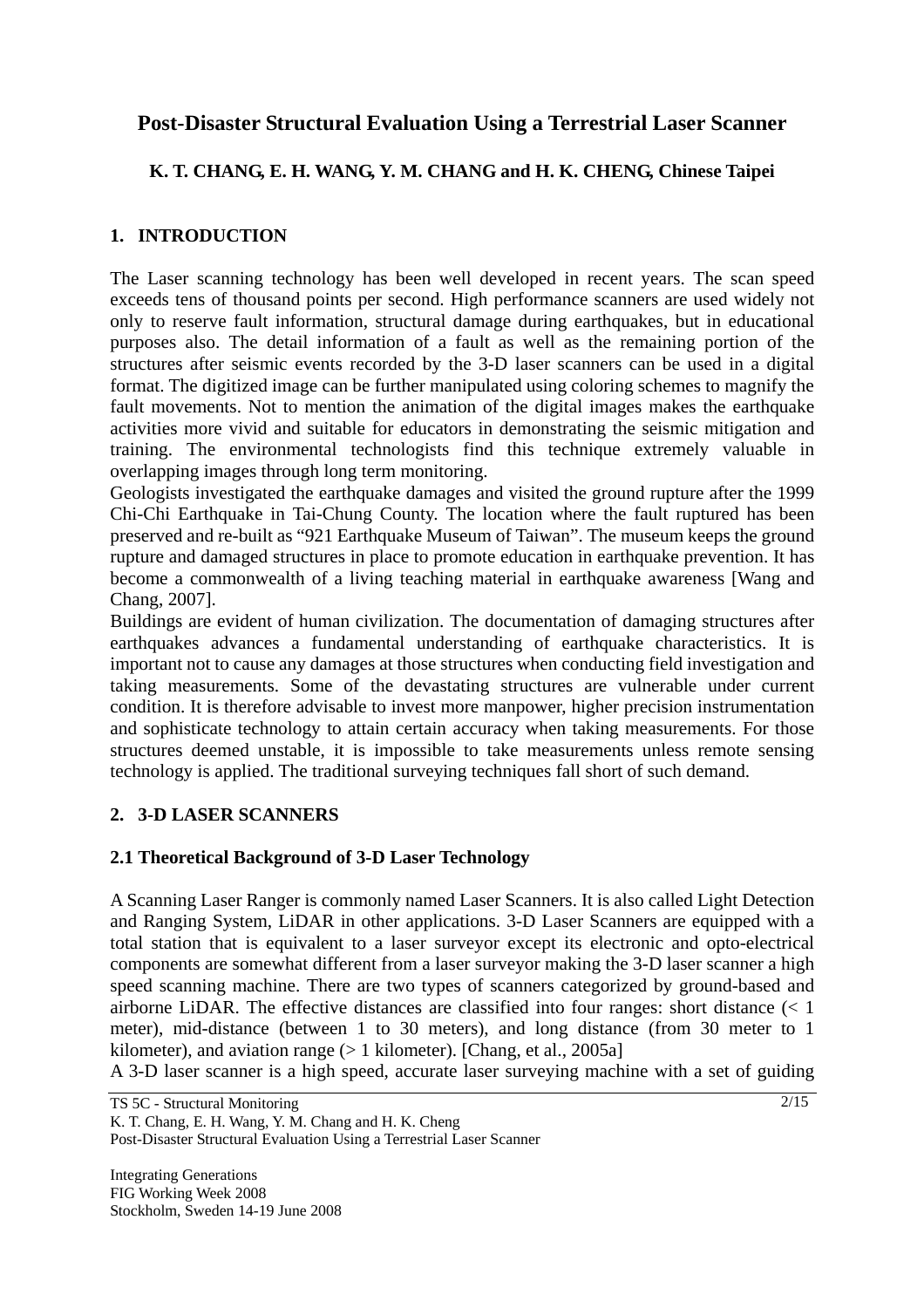reflectors. The skew angles can be measured from each station to designated points. Given the horizontal and vertical angles of the reflector the coordinating system of each scanned point can be calculated automatically. There are three main components of a laser scanner: 1. Laser Surveyor: it consists of opto-emission, receiver, wave assessor, scale magnifier, timer, and other related electronic devices. The overall system starts from one opto-signal to the end to ensure the scanning object stays within the "Field of View", namely the limits of the scanner. 2. Opto- or mechanical scanning components: a special lighting pattern guide that varies from manufacturers, such as: swaying mirrors, parallel turning reflector, or hosting motors etc. 3. data acquisition and processing mechanism: including computer, software operation system, post processors

The center of 3-D laser scanners is identified by a self-adjusting coordinating system. It scans millions of points under interference-free condition in just a second. The distance and elevation of each point scanned can be immediately calculated taking into account of the skew and angles of the machine. The precision of a 3-D data clouds is less than a millimeter depending upon the scanning range. The detail theoretical background of the laser scanner can be found in Fig. 2.1 Scan under a dark condition can be overcome by activating the adjustable lighting. To show the progress in scanning, some of the machines are equipped with visible lights, such as MENSi GS100 system of France that uses green light [MENSi Co. web site], the system introduced by Riegl Company of Austria uses infrared [Riegl Co. web site].



**Figure 1** Theoretical Aspect of 3-D Laser Scanners [Chang, et al., 2005b]

## **2.2 POST PROCESSING SOFTWARE**

.

The post-process software used by the Riegl Company of Austria is called RiSCAN PRO. It combined and overlapped the geometry transformation and data collections from scanning operation and the post processors. The system also links the direct adjustment and modeling function through a conversion of data information and Microstation/AutoCAD 3D Plug-in. The project file uses an XML format that is easy for end users. Data analysts are able to customize binary data clouds using supplementary RiSCANLib software that complements Visual C++ and any other COM languages. One of the examples of the image process function is shown in Fig. 2.2. Through implementing Riegl LPM-2K Long range laser scanner software, 3DLM Company developed a "3DLM Remote" and "3DLM Volume" to perform data mining techniques and volume calculation, respectively. These software are valuable in enhancing the functions of the Riegl laser scanners for the company only focused on developing the hardware [Riegl Co. web site].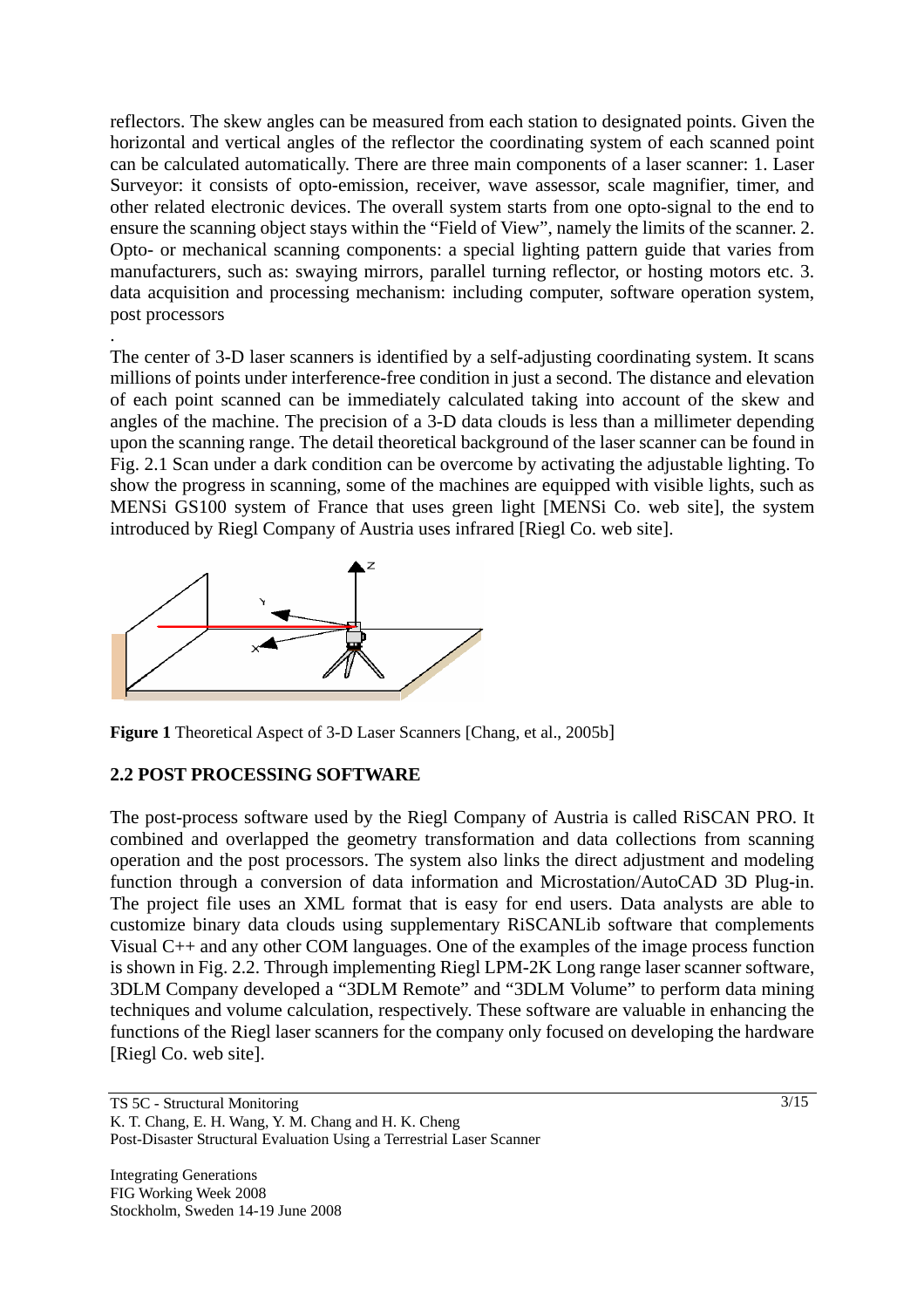

**Figure 2**. Function Screen of RiSCAN PRO

## **2.3 FUNCTIONS OF 3-D LASER SCANNERS**

The 3-D laser scanners are a fast data acquisition system installing a high-speed laser surveying machine without reflectors to obtain accurate three dimensional coordination data point per second. It speeds up the measuring time in traditional spatial surveying. Additionally, it provides a safer working environment for surveyors. There is a great market demand in the near future.

The best way to use a 3-D laser scanner is where spaces are limited and the measuring object is surrounded by obstacles that can not be easily moved or relocated. Any unstable state or having difficulties in solid measuring condition a 3-D laser scanner can perform well. The applicability of 3-D laser scanner is wider than ever through massive production and well defined scope of work. It has been used in civil engineering, building construction, disaster mitigation, damage assessment, historical preservation, geodetic surveying, channels and caverns investigation, life lines allocation, objects modeling, remote monitoring, traffic condition reports, mining excavations and as-built plans. More applications can be found at manufacturer websites. Several typical cases are as follows:

- 1. Archeologists use 3-D laser scanners to digitize historical sites and precious remains. The data files are reserve for future study and information management.
- 2. Surveyors use 3-D laser scanners to construct as-built plans. The information collected through 3-D laser scanners in a long term monitoring such as the displacement of a high-voltage transmission tower is used to estimate the wind and earthquake damage to structures. Managerial steps can be taken once related information is provided.
- 3. Tunnel and bridge engineers use 3-D laser scanner to build up polygonal models of structures to quantity construction progress. The total volume of earth removed and placed in the construction sites can be estimated through 3-D laser scanners. As for bridge engineer, a monitoring system using 3-D laser scanner can provide vital information on bridge long term performance under the influences of changing environment [Chang, et. al, 2003].
- 4. Preservation of infrastructure can be done using 3-D laser scanning techniques providing information in relation to the strengthening and reconstruction.

TS 5C - Structural Monitoring

K. T. Chang, E. H. Wang, Y. M. Chang and H. K. Cheng Post-Disaster Structural Evaluation Using a Terrestrial Laser Scanner

Integrating Generations FIG Working Week 2008 Stockholm, Sweden 14-19 June 2008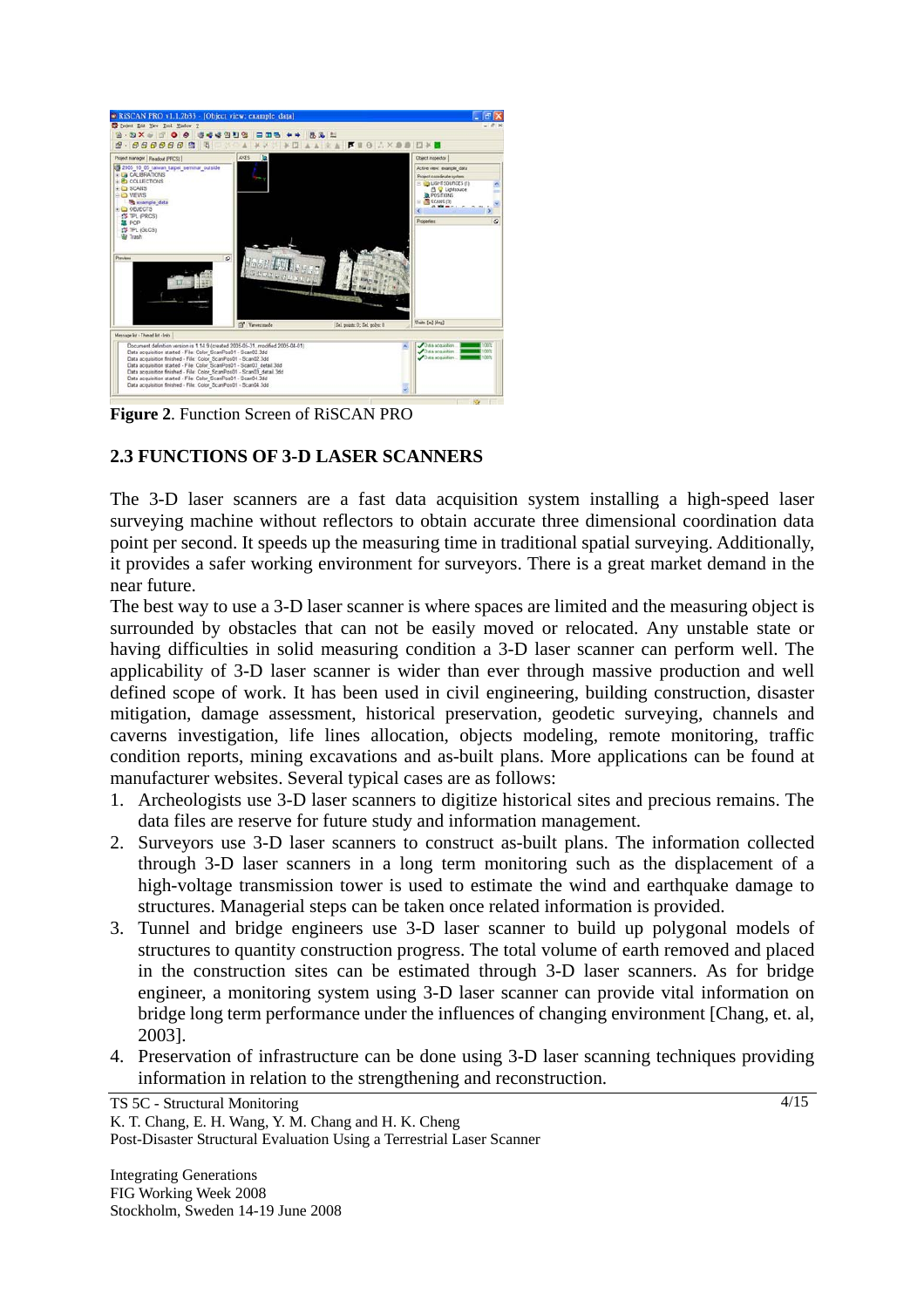- 5. Speleologists use 3-D laser scanner in modeling caverns and providing foundation in scientific research or exploration [Ono, et al., 2000; Hsiao, et al., 2003].
- 6. Topography mapping precision is greatly enhanced by using 3-D laser scanners [Nagihara, et al., 2002].
- 7. Reconstruction of a scene at traffic accident using 3-D laser scanner can help prosecutor make good judgment. The 3-D laser scanner is also a great tool in forensic investigation of an airplane disaster.

## **3 CASE STUDY**

## **3.1 Research Methodology**

The 3-D laser scanning technology related research involved in this article started with paper review through collections of books, journals, website and conferences papers. The actual operation of field investigation of a real building was scanned using a 3-D laser scanner. The building is at the "921 Earthquake Museum of Taiwan", and the instrument used in the research was Riegl LMS-Z360i.

After reviewing the structure identified in the project and its surrounding the location of the 3-D laser scanner was determined. Several reflectors were placed near the structure to serve as references and common points when connecting images later on. A laptop computer was connected to the 3-D laser scanner to send command and store data. Reflectors are scanned first to preset the foundation of a 3-D model and the building was scanned. The 3-D computer model of the structure was built later in house using the 3-D clouds. The overall scanning procedure are recorded as Fig. 3.1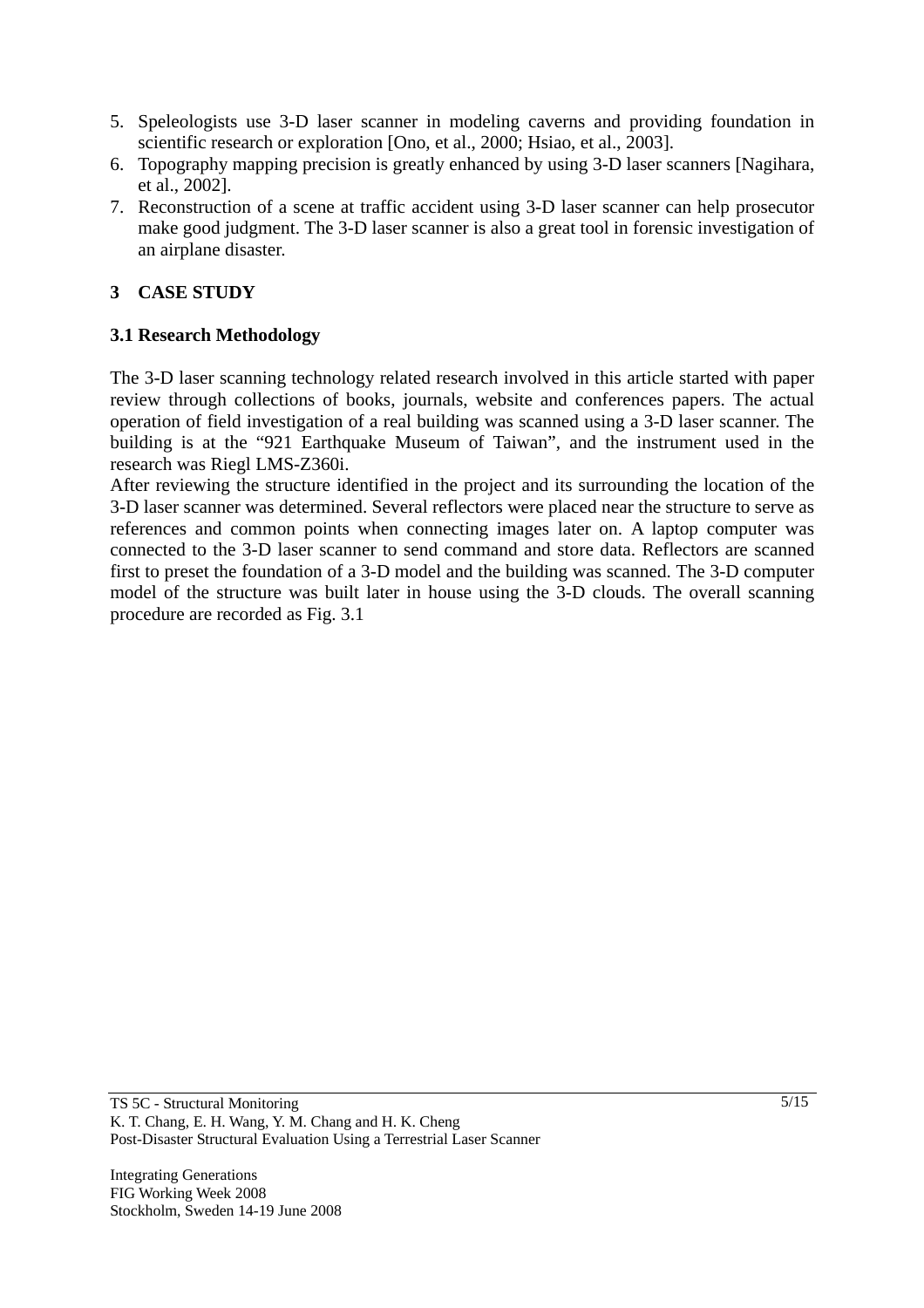

#### **Figure 3.1 Flowchart of Research Plan**

### **3.2 INSTRUMENTATION AND PLANNING**

On August 4 2006 a group of four crew members were sent to the job site. The LMS-Z360i of Riegl Company was transported to the project site []. The speed of the scanner was adjusted to collect 10 to 20 thousands data points per second to control the duration of the scan. The instrumentation and setup are shown in Fig 3.2. It was deemed the most efficient scanning plan at the time.

The designated object is a classroom used for craftsman. It is a two-story building in a relatively square shape in the 921 Earthquake Museum of Taiwan. The total area estimated was  $225 \text{ m}^2$  which can not be scanned in one stage. Therefore, a five-step scan operation was carried out and each took roughly 15 minutes including setting up. Step-by-step operations are sown in the following figures.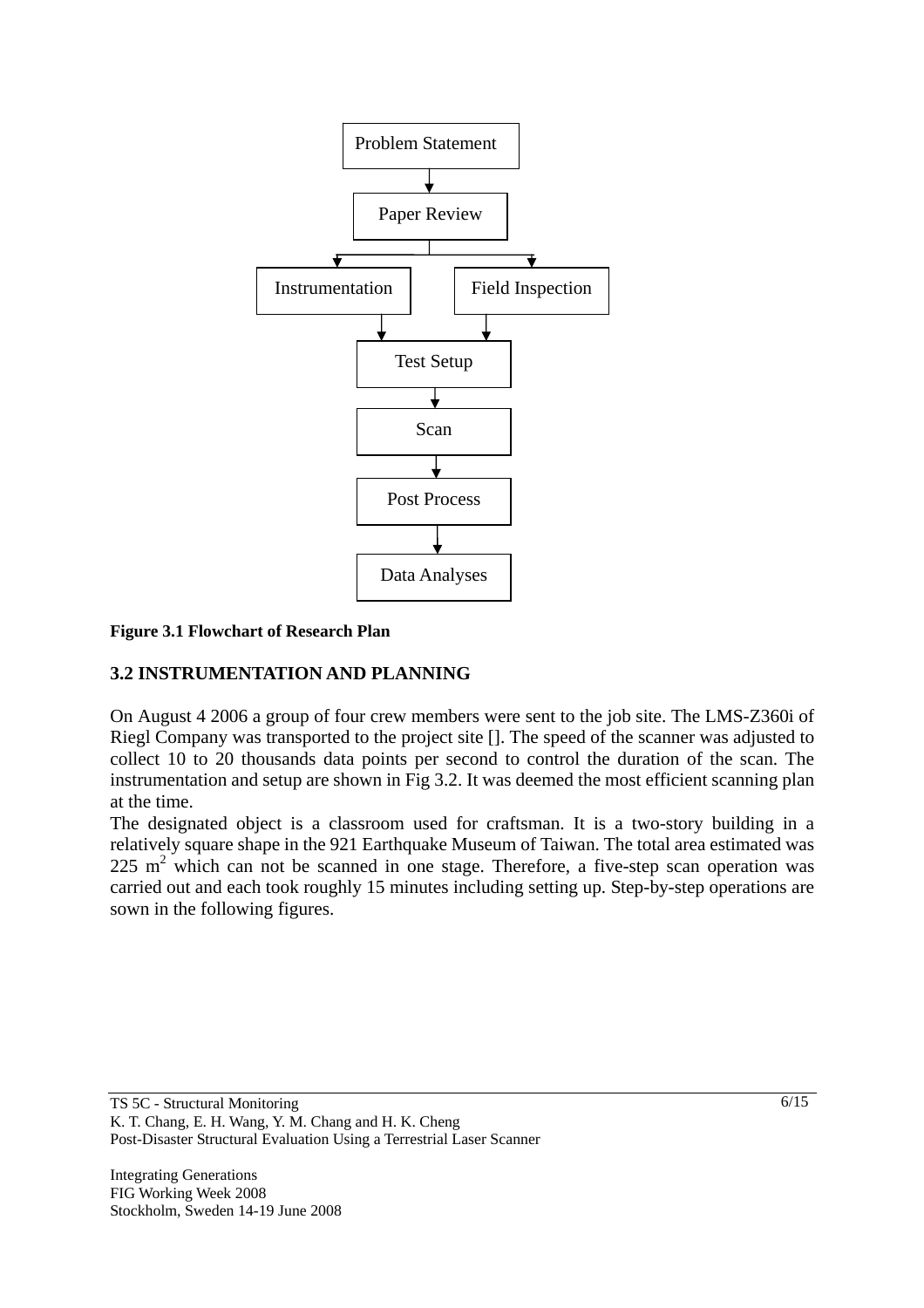

 **Figure 3.2 Instrumentation and Setup** 





(a) Scanner Location (b) Scan Area Figure 3.2 Scan Station One Setup and Scope of Scan



(a) Scanner Location (b) Scan Area Figure 3.3 Scan Station Two Setup and Scope of Scan



TS 5C - Structural Monitoring K. T. Chang, E. H. Wang, Y. M. Chang and H. K. Cheng Post-Disaster Structural Evaluation Using a Terrestrial Laser Scanner

Integrating Generations FIG Working Week 2008 Stockholm, Sweden 14-19 June 2008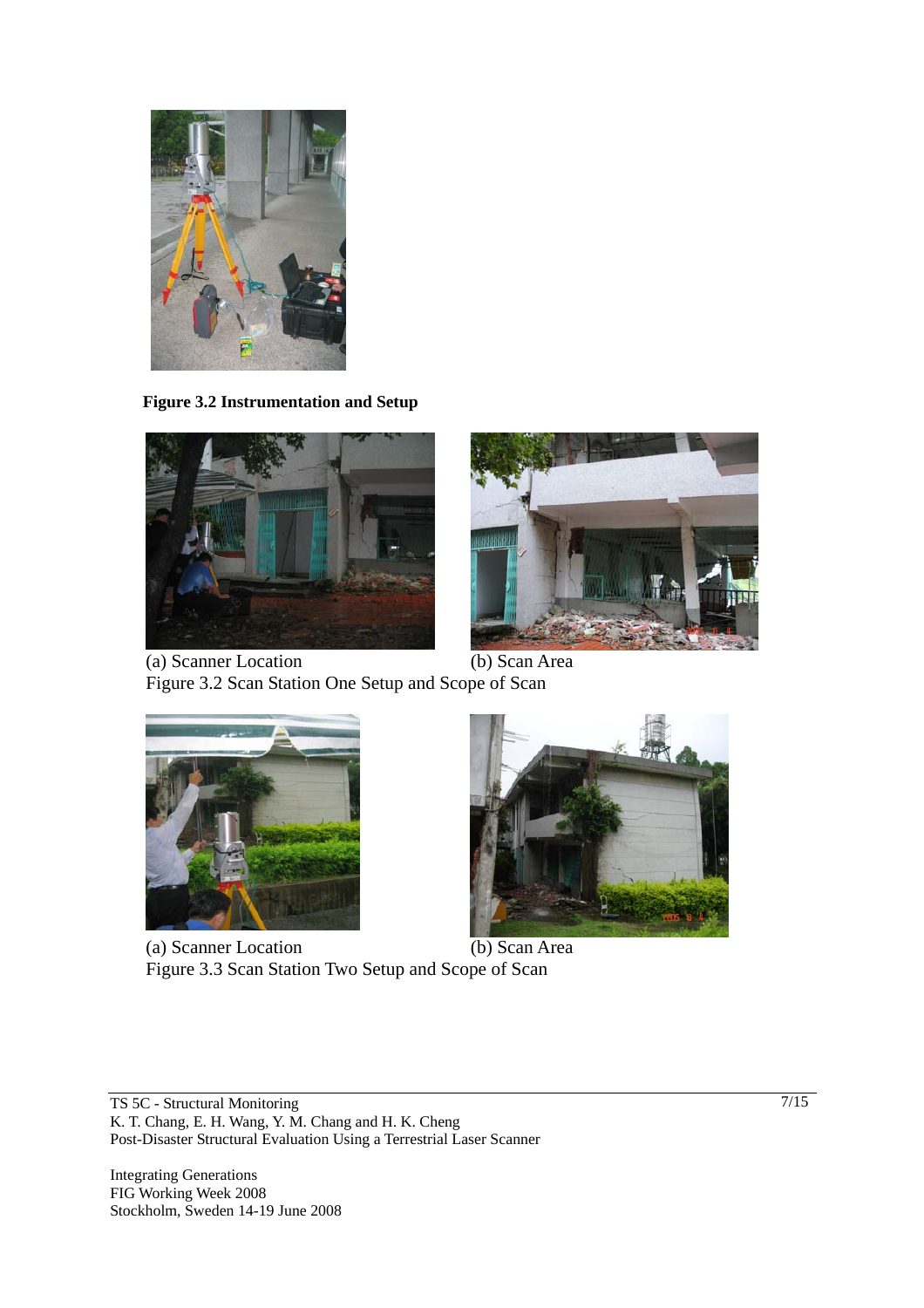



(a) Scanner Location (b) Scan Area Figure 3.4 Scan Station Three Setup and Scope of Scan





(a) Scanner Location (b) Scan Area Figure 3.5 Scan Station Four Setup and Scope of Scan



(a) Scanner Location (b) Scan Area Figure 3.6 Scan Station Five Setup and Scope of Scan



TS 5C - Structural Monitoring K. T. Chang, E. H. Wang, Y. M. Chang and H. K. Cheng Post-Disaster Structural Evaluation Using a Terrestrial Laser Scanner

Integrating Generations FIG Working Week 2008 Stockholm, Sweden 14-19 June 2008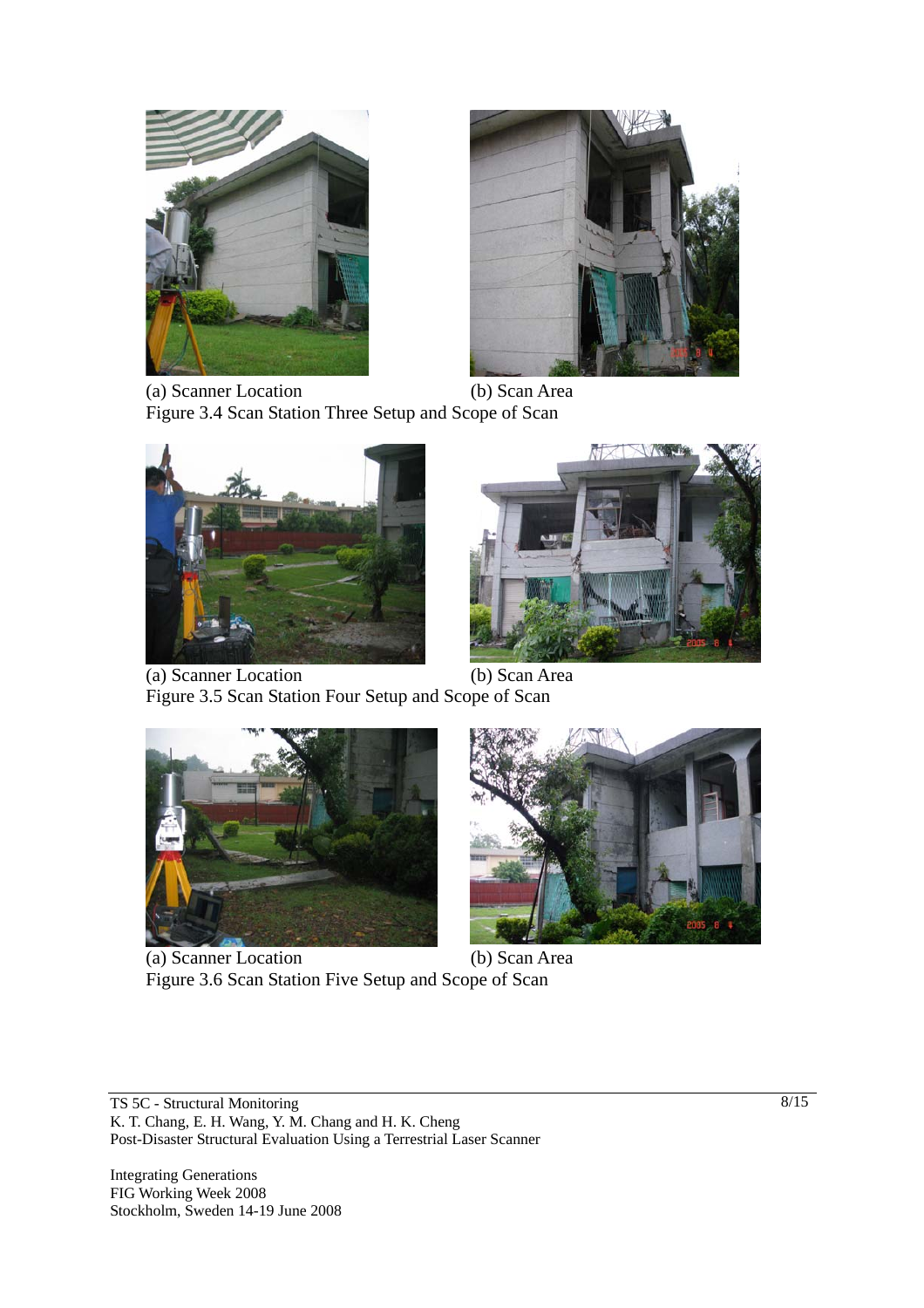### **3.3 MANAGING 3-D POINT CLOUDS**

To combine data points from various stations, reflectors need to be installed in common spots between scanning stations and become point of control. Several points on the building also need to be registered prior to getting the point cloud. The data point consists of (X, Y, Z) components of a 3 dimensional coordinates, reflectability, and RGB information. A laptop computer equipped with RiScan Pro can be used to display the scan result simultaneously on the computer screen and the data file while perform scanning operation. The photographed appearance and texture of the building will be used to attach on the digitized model. A higher resolution camera is required if better quality of picture is desirable.

All the data cloud information is downloaded to computer memory once scanning operation ends. The basic information of five station is tabulated in Table 3.1. The volume of data is so large that it is prudent not to engage all the data point at the post process stage. Therefore, a powerful filter is required to eliminate unnecessary information and save data that are critical. The software RiScan Pro 1.2, a supplementary processor offered by Riegl Company, is used to handle huge amount of data information. The Function "Registration" is activated first to search for relative points and combines all the scan results together. The finish product is shown in Figure 3.7 to 3.8

| , писниците и даен досанон |                        |                             |
|----------------------------|------------------------|-----------------------------|
| Station No.                | <b>Raw Data Points</b> | <b>Filtered Data Points</b> |
|                            | 227,144                | 130,632                     |
|                            | 817,932                | 424,800                     |
|                            | 1167,289               | 910,725                     |
|                            | 768,361                | 543,956                     |
|                            | 709,985                | 642,439                     |

Table 3.1 Scan Information at Each Location

Every points on the digitized model represent a coordinate point once the 3-D model is constructed. Therefore, measurements can be easily taken from points. There is no need to conduct survey in the field again. Any dimension of interest can be obtained in house at any time. The software RiSCAN PRO offers post process function such as: Measurement, Animation, Filtering, and Triangulation. Refer to Chapter 7 of the User Manual for detail procedures of these function. Regarding the point survey function, the operational steps are as follows: 1. Establish an "Object View". 2. Drag-in an object of interest. 3. From the drop down menu, press the right bottom of the mouse, select "ensure" on the list. The following selections will appear on the screen: 3-D point coordinates; distance between two points; area in a plane or volume in a space. A 3-D object can be shown in animation in the RiSCAN PRO depending on the pose defined by the camera location and orientation. A smooth flow between two images will be generated automatically to display a transaction. The animation can then be stored as an AVI file. The following steps should be taken: 1. Open or construct an "Object View" the "Object Scale" needs to be set as unity to obtain an optimum result. 2. Paste the scanned object into animation and select their attributes. 3. Press right bottom of the mouse select "create new animation" from the drop down menu. 4. Define the animation tracks that consist of several elements. Each element contains moving and holding modes. They determine the stop and finish of a camera location and direction. All the animation requires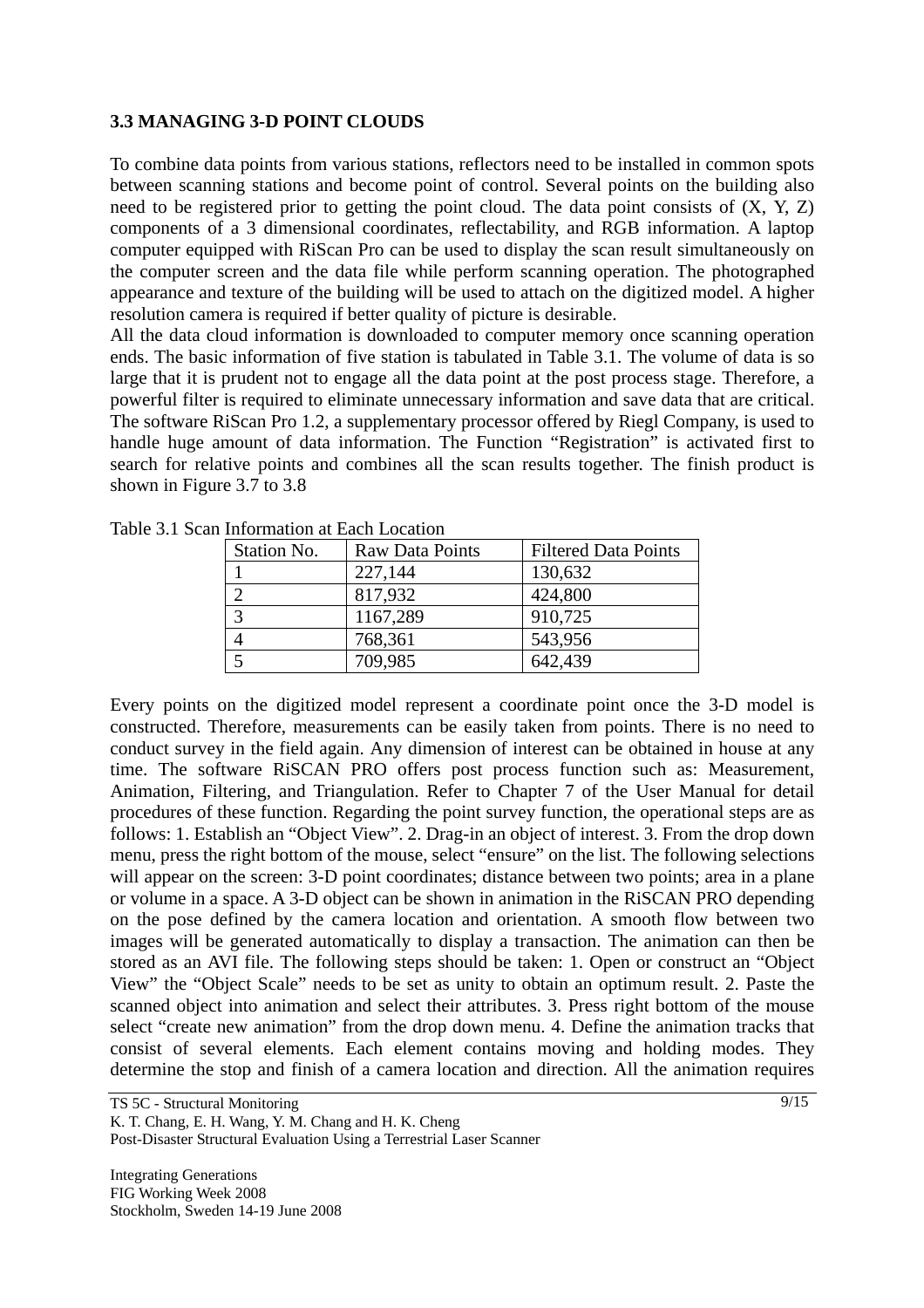definition before activated. That is, the last pose will be the starting pose for the following picture. 5. Play animation by switching the screen into "recorder" and press "simulate" button and select "simulate with camera". The animation starts afterwards. It is noticeable that the speed used in the preview does not need to be the same as animation. It is especially true when playing large 3-D animation file. The speed at preview is slower than that of the normal display. 6. Select "Record" at the end to generate animation file.



Figure 3.7 Preview of a 3-D Image



Figure 3.8 3-D Point Clouds at Station 3

## **3.4 ACTUAL MEASUREMENTS OF STRUCTURAL DIMENSIONS**

The dimensions of major structural components can be analyzed after obtaining the digitized image at the scanning operation. The key structural sizes measured include: column length, width, beam width, depth, and wall width, height. It is obvious through visual inspection that the overall structure is unstable and it is not safe for inspectors to enter. A 3-D laser scanner that can take measurement from a distance becoming a valuable and economical solution to surveyors in this case. It is particularly true when taking measurements at the second floor and beyond since the stairway is unstable. It presents an obvious safety concern. The beam depth at the roof was scanned and measured without having the surveyor physically climb the ladder or enter the building in danger. The major dimensions of key structural components are recorded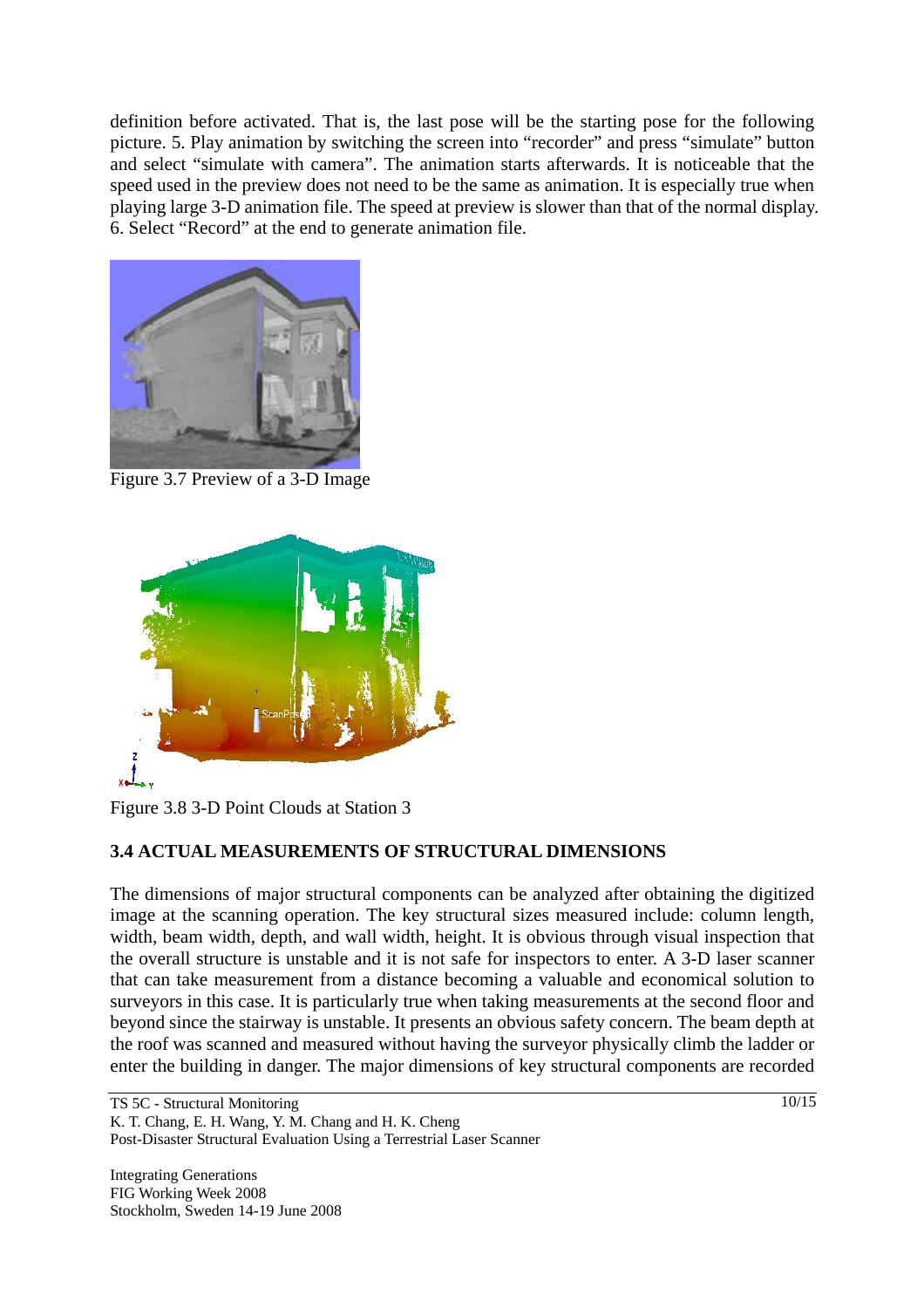as follows: the exterior columns at corner are 43X40 cm excluding façade; other exterior columns at edge are 30X30 cm. All edge beams at first and second floor are 25X48 cm. The design philosophy follows "strong beams and weak columns" which was opposed to the "strong columns and weak beams" approach today.

Other than beams and columns, the roof performed well and demonstrates rigid plate movement. There exists no obvious cracking or wrinkles at plate surface. As the floor condition of the second story, it was undetectable owing to the presence of obstacles in the scanning process. It remains unclear unless scanning plan needs further refinement to achieve that goal. However, the deck of the first floor is severely damaged. It is bend because it was in direct contact with the ground where fault rupture occurred.

All of the exterior walls were built without proper steel reinforcement which was inadequate to current building code standard especially in the seismic region. It is foreseeable that certain building walls will need to be strengthened. Even though the existing walls were not designed as load bearing or shear resisting components the damage due to earth movement are remarkable. The 3-D laser scanner can scan and record every cracks and tilt of wall plates as small as 0.5 cm and larger. There might be a way to improve the precision of a 3-D laser scanners when used to detect cracks that are 0.5 cm or less.

## **3.5 SECTIONAL VIEW OF MAIN STRUCTURAL COMPONENTS**

The structural damage of columns causes major destruction of the building. The common problem occurs where the cross section is insufficient, and the steel ratio is less than what the specification is required, the reinforcement spacing of ties are greater than the demand. It is also remarkable that there exists a ten cm horizontal displacement at all column base between the bottom of columns and the top of foundations. It is attributed to the insufficient overlap length between the steel rebar extended from the top of foundation to the vertical column steel rebar. As the fault ruptured, the whole building was pulled and pushed to the east. The as-built plans were unavailable at the time of investigation. It was visible to see 8 No. 6 bars that were used in a 36X40 cm column cross section. The effective area of steel area ratio was adequate by design standard that it was recommended not to be less than 1% of the gross area. The actual steel used is around 1.7% which is better than the ACI (American Concrete Institute) requirement.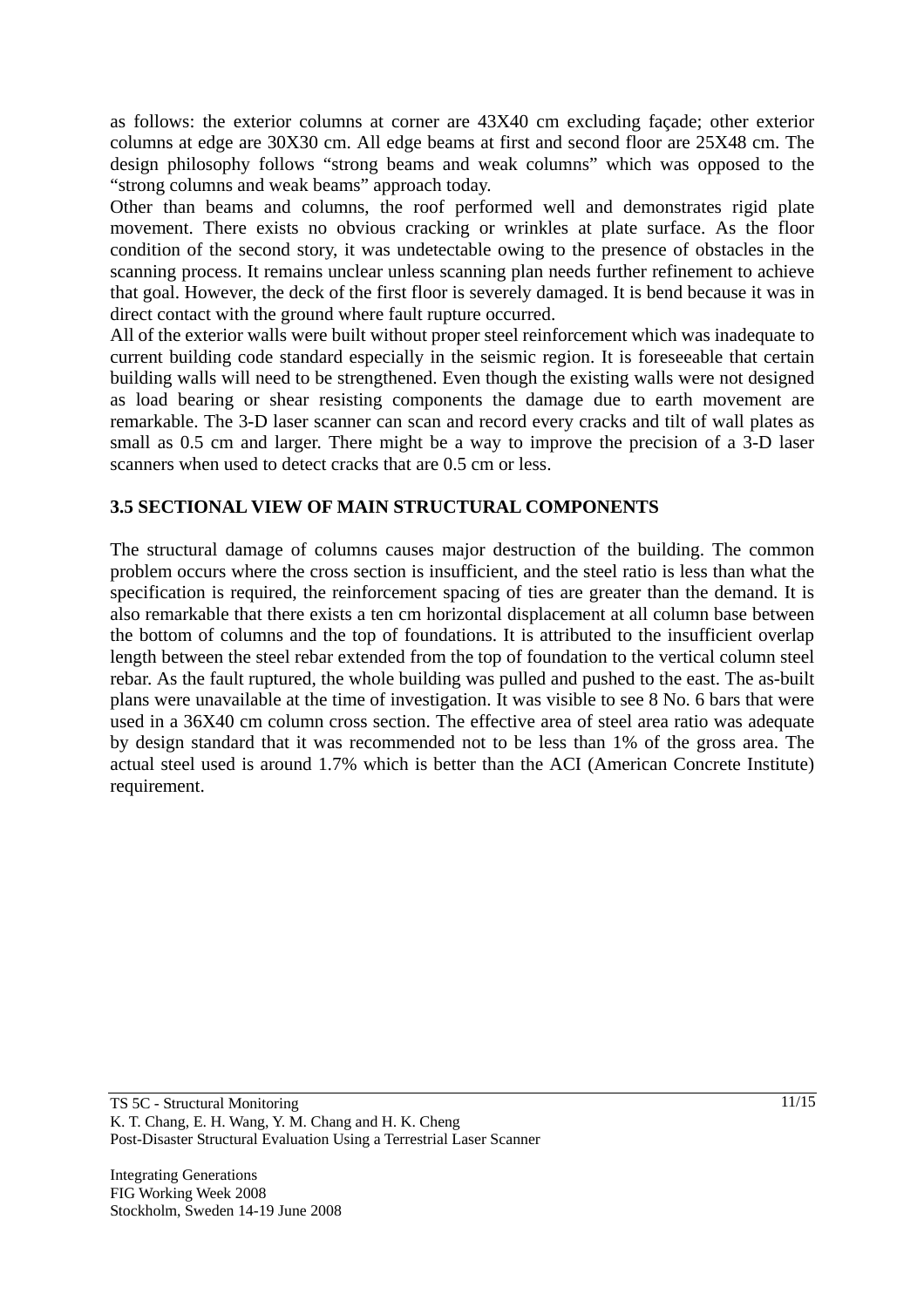

Figure 3.9 Detail on the Rebar Overlap

The overlapping lengths are estimated to be roughly 25 cm by visual inspection. It should be more than 40 cm by local building code. All of 8 rebar stopped at the same plane elevation. It was fetal to the design where they are supposed to be alternate in heights as indicated Fig. 3.10



Figure 3.10 Shear Reinforcement of Columns by Code Standard

## **3.6 DISCUSSIONS ON BUILDING DEFORMATIONS**

It occurs that the building was constructed right above an active fault. Therefore, the deformation due to fault rupture was tremendous under such a movement. However, the nearby building that was roughly 50 m away does not show any minor damage from the same fault. It is concluded that the fault rupture causes devastate damage to the building through large direct displacement in both vertical and horizontal directions. The vertical discrepancy between the top elevations of corner represents the relative movement caused by fault rupture. Other sign of damage in the structural components caused by fault rupture can be further investigated using geometrical calculations. The stress distribution can be derived using computer modeling technique. It is beyond the scope of this research.

The coordination of corners is identified through post-processing software after scanning. It is estimated that the relative vertical discrepancy between the corners is between 1.63 m to 2.25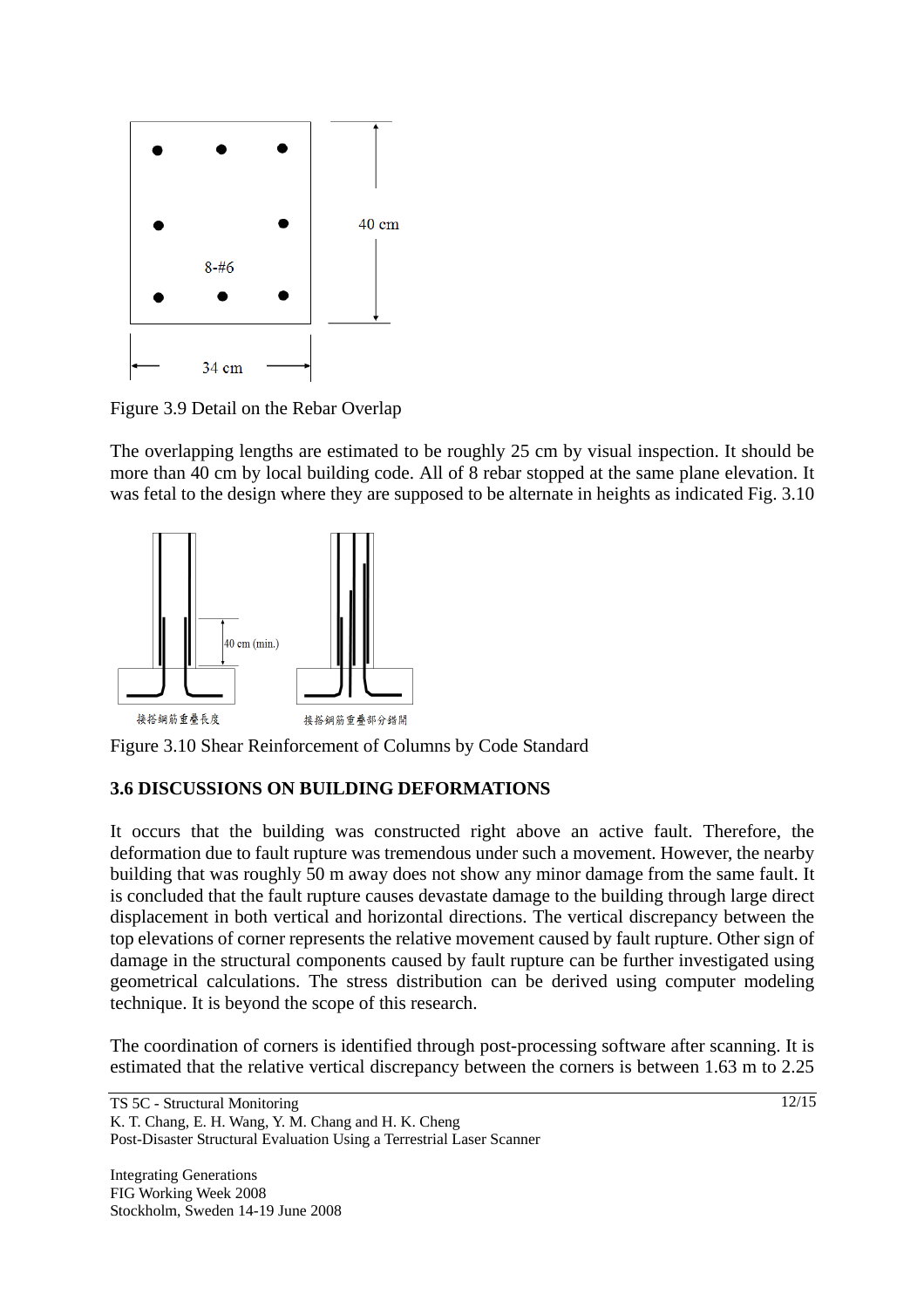m. The result is also compatible with measurement obtained through conventional surveying. Other horizontal and vertical displacement can be calculated using the coordination at the top and bottom of columns. For instance, the maximum horizontal displacement of a column was found to be 1.76 m. it is obvious that all of the strains and deformation can be obtained once the coordinates of two points minus the "assumed" dimensions. It is used as a base to find all of the displacement in various structural and non-structural components. Other deformation such as: distortion of doors and windows, twisting of balcony floor plates, leaning damages of walls and vertical components were also computed using the same geometrical calculation.

## **4 SUMMARY AND SUGGESTIONS**

Laser scanners survey and receive every signals as the instrument swings its way without filtering. Many points and irrelevant data are also collected simultaneously. Proper planning including the optimum locations of scanners, scanning density, and scan duration are crucial in an effective scanning process. To elaborate the potential applications of laser scanners in disaster mitigations, this research uses a 3-D laser scanner to digitize a damaging structure that was traumatized during the Chi-Chi Earthquake. It is concluded that the 3-D laser scanner performed well in gathering measurements especially at the building subjected to unstable condition. The scanning plan was executed followed by removal of trees and obstacles. The size and height of the structure studied are appropriate for scanning and makes the scanning process manageable. Several lessons learned and knowledge gained as the project endorsed by the owner.

- 1. A 3-D laser scanner can be used to survey damaging structure in a distance without jeopardizing the safety of surveyors. The data clouds representing various measurements of a structure that can be subtracted to demonstrate the actual dimension of beams, columns, and walls. The final product of the survey, a 3-D animation, can greatly help the surveying crew to visualize sections without physically enter the dangerous working environment.
- 2. The actual dimensions of beams, columns, and walls can be obtained through post-processing software after field scanning. The displacement of a major structural element and relative movements of structural components caused by seismic excitation can be obtained using 3-D laser scanners. The 3 dimensional variations can further be decomposed to analyze the effect of a fault movement. It is valuable in educational purpose for general public in the understanding of earthquake damages to a building.
- 3. the preliminary estimate of a structural damage consists of a vertical displacement at a range between 1.63 m to 2.25 m. It is close to the result obtained by traditional surveying approach. The maximum horizontal displacement between the top and bottom of columns were measured 1.76 m that can not be easily measured using common practice. Other deformation damaged by earthquake, such as: distortion of doors and windows, twisting of balcony floor plates, leaning damages of walls and vertical components can also be computed.

TS 5C - Structural Monitoring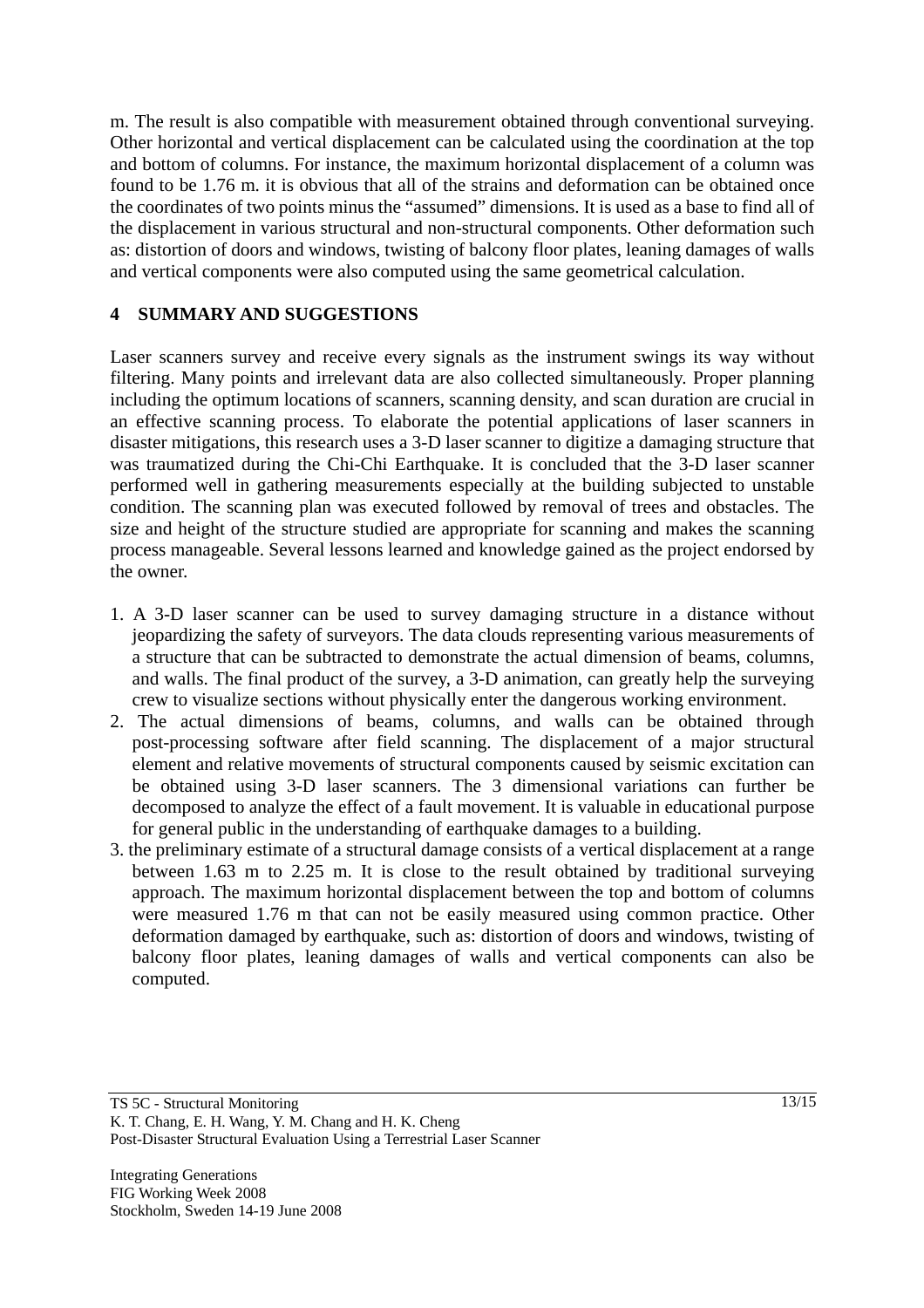### **REFERENCES**

- Chang, J. R., Chang, K. T., and Chen, D. H., 2005a. "Application of 3D Laser Scanning on Measuring Pavement Roughness," Transportation Research Board 84th Annual Meeting, Paper # 05-1630, Washington D.C., 23 pages, January 9-13.
- Chang, K. T., Chang J. R., and Liu J. K., 2005b. "Detection of Pavement Distresses Using 3D Laser Scanning Technology", ASCE 2005 International Conference on Computing in Civil Engineering, Maxico, Cancun, July 12-15.
- Chang, Y. M., Wu, R. Y., Hung, P. S., and Kao, S. P., 2003. Apply the 3D Laser Scanning Techniques on the Tunnel Structural Analysis, The First Symposium of Digital Earth, Taipei. (in Chinese)
- Hsiao, K. H., Yu, M. F., Liu, J. K., Tseng, Y. H., 2003. Apply the Ground-based Lidar Data on the Landslide Terrain Change, TGIS 2003, Kaohsiung, Oct. (in Chinese)

MENSi Co., URL: http://www.mensi.com/

Riegl Co., URL: http://www.riegl.co.at/

Leica Co., URL: http://hds.leica-geosystems.com/

Optech Co., URL: http://www.optech.on.ca/

Callidus Co., URL: http://www.callidus.de/

http://www.dibit-scanner.at/

- http://www.phocad.de/
- http://www.scandig3D.com/
- http://www.topotek.it
- http://www.kubit.de
- http:// www.polygon-technology.de
- http:// www.archaeoptics.com/
- http://www.rapidform.com/
- http://www.3dlasermapping.com/
- http:// www.ipf.tuwien.ac.at
- InnovMETRIC, 2003. Polyworks Reference Guide 8.0, InnovMETRIC Software Inc
- Lai, Z. K., 2004. The Accuracy Analysis and Calibration of the Ground-based Lidar, Master Thesis, Institute of Surveying Engineering, NCKU, June, (in Chinese)
- Nagihara, S., J. Hargis, R. Goss, J. Wright, and G. Hill, 2002. "Sub-Centimeter-Resolution Digital Topography and Surface Lithology Models Obtained from 3-D Laser Scanner Survey in the South prong Canyon," Texas Panhandle, CSM-ASPRS Conference and Technology Exhibition, XXII. FIG, Washington.
- Ono, N., N. Tonoko, and K. Sato, 2000. "A Case Study on the Landslide by the 3D Laser Mirror Scanner," International Archives of Photogrammetry and Remote Sensing, Vol. XXXIII, Part B5, Amsterdam, pp. 593-598.
- Tseng, Y. H. and T. Y. Shih, A New Generation of Surveying Instrument: 3D Laser Scanner, Science Development, Vol. 365, Page. 16-21, May, 2003. (in Chinese)
- Wang, E. and K. T. Chang, A Report for the Reconstruction of a Craftsman Building in the 921 Earthquake Museum of Taiwan, National Science Museum, TaiChung, July, 2007. (in Chinese)

Post-Disaster Structural Evaluation Using a Terrestrial Laser Scanner

K. T. Chang, E. H. Wang, Y. M. Chang and H. K. Cheng